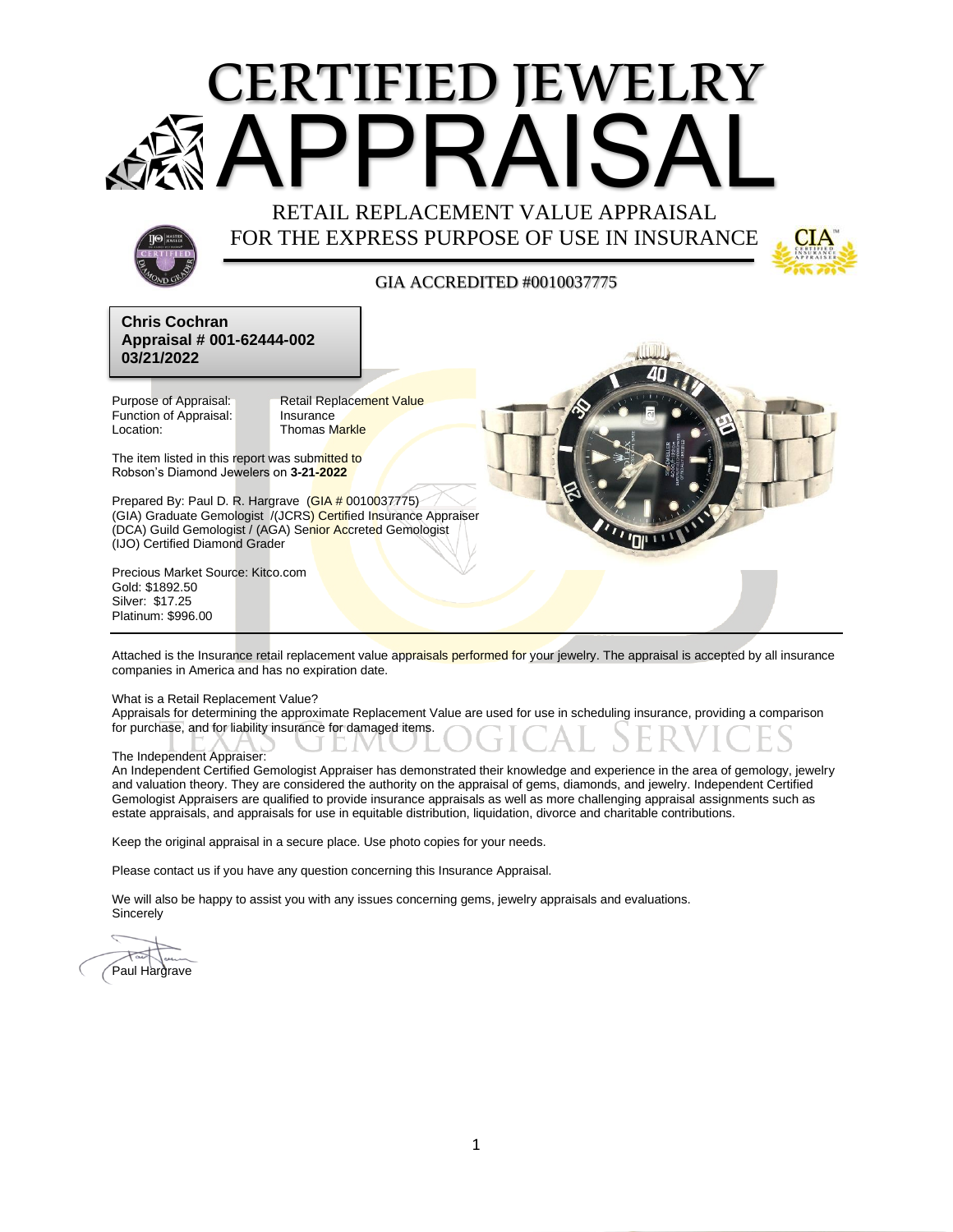## CERTIFIED JEWELRY APPRAISAL



**Chris Cochran Appraisal # 001-62444-002 03/21/2022**

**Purpose of Appraisal: Retail Replacement Value Function of Appraisal:** 

One Men's Rolex Sea Dweller Wristwatch. Serial # F095703 (2004) Model # 16600

Rolex Sea-Dweller 40mm 16600 Stainless Steel Basic Info

Model Sea-Dweller 4000 Reference number 16600<br>Dealer product code 9549250JGC2606 Dealer product code Movement Automatic Case material Steel<br>Bracelet material Steel Bracelet material

**Caliber** Movement Automatic Movement/Caliber 3135 Power reserve 48 h Number of jewels 31

Case

Case material XA Steel<br>Case diameter 40 mm Bezel material<br>Crystal Dial Black Dial numerals No numerals

40 mm Try it on<br>Steel Sapphire crystal

Bracelet/strap Bracelet material Steel Bracelet color Steel Clasp **Fold clasp** Clasp material Steel

Functions Date

**Retail Replacement Value: \$14,500**

**ROLEX**